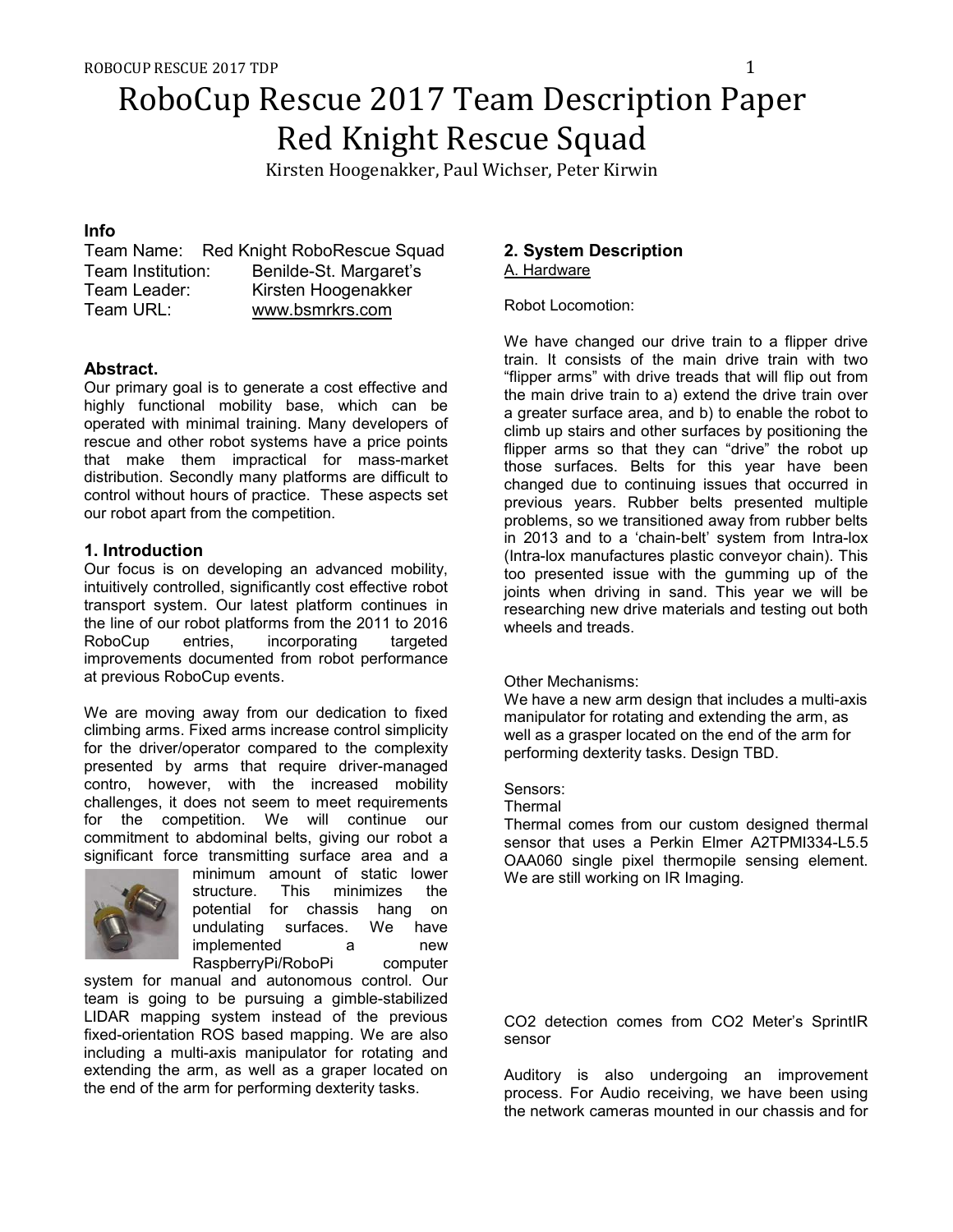sending audio into the test suite, a small, commercial portable speaker is used.

## B. Software

### Mapping:

Following the 2012 RoboCup in Mexico City we began investigating the ROS based mapping of Team Hector-Darmstadt. In 2013 in Eindhoven we had mapping working on our laptops but could not get Hector SLAM to run on an embedded system (BeagleBone) on the robot due to inadequate processing power. Last year we upgraded our robot hardware to a new Intel NUC i5 and all tests have been successful, however this mapping system needed improvements to be successful in the competition. We now are planning on using a LIDAR mapping system on a gimble. We believe that it will be more reliable readings, and allowing us to implement technologies similar to SLAM without changing our embedded system.

### Navigation:

Teleoperative navigation is managed through visual data streamed through a website-based RaspberryPi/Robopi system. This system is compatible with standard network cameras, which will provide us with edge, horizon and obstacle detection data as well as images. Cameras are mounted to move for better visual acuity. Small pinhole type cameras will also be mounted in the grasper part of the robot for ease of use with the dexterity tasks. All data will be transmitted through a website interface detailed below.

Continuing this year we are investigating autonomous navigation. We are planning on using a perimeter detection system that will set off warnings at the control console if an unseen obstacle penetrates our Clearance Zone. The Clearance Zone represents the area around the robot that must be clear in order for the robot to make clean turns and navigate through doorways, paths, etc. We are experimenting with Sharp digital and analog IR sensors and short range Maxbotix ultrasonic sensors as detection devices. In addition to a perimeter detection system, we are pursuing a LIDAR mapping system as well. LIDAR mapping systems provide us with a constantly updated layout of our surroundings using infared radiation.

Once we have the perimeter detection system working we will begin to integrate code to get the robot to move through the arena based solely on the data received through the perimeter detection sensors. Elements of difficulty will include interpreting skewed data from when the robot is on

uneven terrain which we plan to mitigate by putting this sensor on a gimble.

### C. Communication

We will be communicating with our robot hopefully using a wi-fi connection on the 5GHz band. Ideally, we will increase our use of autonomous communication, but may need to tether if connection is poor.

### D. Human Interface

Our operator will be able to control our robot with a laptop utilizing a keyboard and separate mouse. Part of this is to increase usability of the robot and promote a user-friendly robot. Robot will be controlled with a web-based team-created platform with video feed and visuals from sensors.

## **3. Application**

A. Set-up and Break-Down (3 minutes) With the addition of an independent power source, setting up the team RKRS operator station should be as simple as flipping a switch. The control console has an integrated WiFi router, antenna, control computer and monitor(s) as well as control devices (laptop mouse/keyboard etc.) so it is an allin-one control console solution. Communication and application programs should start automatically upon boot saving time over computer boots where applications must be launched manually. Operator station break-down is simply shutting down the control console.

#### B. Mission Strategy

Our strategy for this year is to utilize more autonomy throughout the tasks. With the new manipulator and arm, we should be able to perform more of the dexterity tasks, and with our new drive train we hope to be more competitive in the maneuvering and mobility tasks. Our new designs have not been tested out yet, so specific tasks will be based on our testing this spring. We have no intention of competing in the blocks with ramps.

### C. Experiments

We constructed a RoboCupRescue test arena in our lab. Students take what time they need on the course to test design concepts and evaluate ease of use and control accuracy of our robots and data systems. We have a number of computers, RaspberryPi/RoboPi's available for them to work on and test out code. They have smaller robots to prototype designs and programming on as well.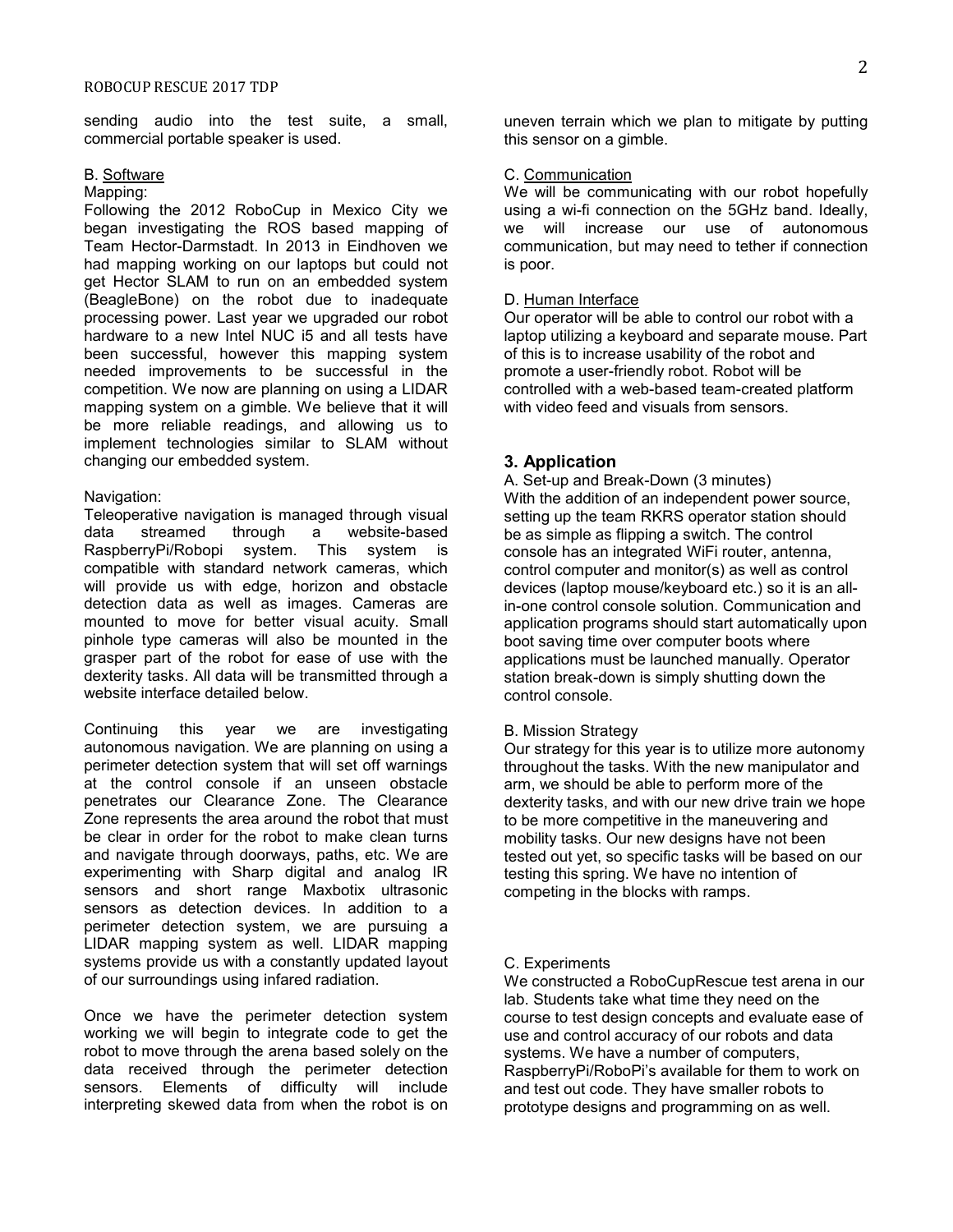While we may not have standard test methods at this time, we are attempting to accomplish tasks laid out by RoboCup.

### D. Applications in the Field

This particular system continues in line with having a more inexpensive but robust robot. Ideally, this will be an open source project where parts are mostly made from 3D printed and laser cut parts. With that, we know some structural pieces may not be as intense as some other teams, however, we feel that if a robot can be left in a disaster site, it will be more appealing to the market. Additionally, our goal is to require little training to use our system, and I feel we have continued that by using control features that people are used to using, such as a laptop.

### **Conclusion**

Team members: Kirsten Hoogenakker, Peter Kirwin, Paul Wichser and the Engineering 3 Seniors and Juniors

# **APPENDIX A**

Team Members and Contributions Kirsten Hoogenakker Mechanical Peter Kirwin Software Paul Wichser Mechanical BSM Graduating classes of '17 & '18

## **APPENDIX B**

CAD Drawings

Under development

| Unpacking and assembly time                |                 |
|--------------------------------------------|-----------------|
| Startup time (off to full operation)       |                 |
| Power consumption (idle/ typical/ max)     |                 |
| Battery endurance (idle/ typical/ heavy    | ?               |
| load)                                      | ?               |
| Max speed (flat/ outdoor/ rubble pile)     |                 |
| Payload (typical, maximum)                 | ?               |
| Arm: typical operation height              |                 |
| Arm: payload at full extend                | ?               |
| Support: set of bat. chargers total weight |                 |
| Support: set of bat. chargers power        |                 |
| Support: charge time batteries (80%/       |                 |
| $100\%$                                    |                 |
| Support: additional set of batteries       | <b>2000 USD</b> |
| weight                                     |                 |
| Any other interesting attribute            |                 |
| Cost                                       |                 |

Table II Operator Station

| ວນບາດເບາ ວເດເເບາາ                      |               |
|----------------------------------------|---------------|
| <b>Attribute</b>                       | Value         |
| <b>Name</b>                            | <b>CCRKRS</b> |
| <b>System Weight</b>                   |               |
| Weight including transportation case   |               |
| <b>Transportation size</b>             |               |
| <b>Typical operation size</b>          |               |
| Unpack and assembly time               | 3 min         |
| Startup time (off to full operation)   |               |
| Power consumption (idle/ normal/ max)  |               |
| Battery endurance (idle/ normal/ heavy | ?             |
| load)                                  | 7             |
| Any other interesting attribute        | 3000 USD      |
| Cost                                   |               |

| Table I                    |  |
|----------------------------|--|
| <b>Manipulation System</b> |  |

| <b>Attribute</b>                     | Value         |
|--------------------------------------|---------------|
| <b>Name</b>                          | <b>RKRS</b>   |
| Locomotion                           | <b>Treads</b> |
| <b>System Weight</b>                 | 35.48Kg       |
| Weight including transportation case |               |
| <b>Transportation size</b>           |               |
| <b>Typical operation size</b>        |               |

| Hardware Components List |                                    |                   |    |
|--------------------------|------------------------------------|-------------------|----|
| Part                     | <b>Brand &amp; Model</b>           | <b>Unit Price</b> | Nu |
|                          |                                    |                   | m  |
| Computer                 | 1 Intel NUC i5/Windows<br>Computer | <b>800 USD</b>    |    |
| <b>Monitors</b>          |                                    |                   |    |
| External                 |                                    | <b>150 USD</b>    |    |
| Controls                 |                                    |                   |    |
| Radio                    | Router                             | <b>100 USD</b>    |    |
| Power                    |                                    | <b>250 USD</b>    |    |
| <b>Supply</b>            |                                    |                   |    |
| <b>Backup</b>            | <b>DuraComm</b>                    | <b>150 USD</b>    |    |
| <b>Battery</b>           |                                    |                   |    |

Table VI